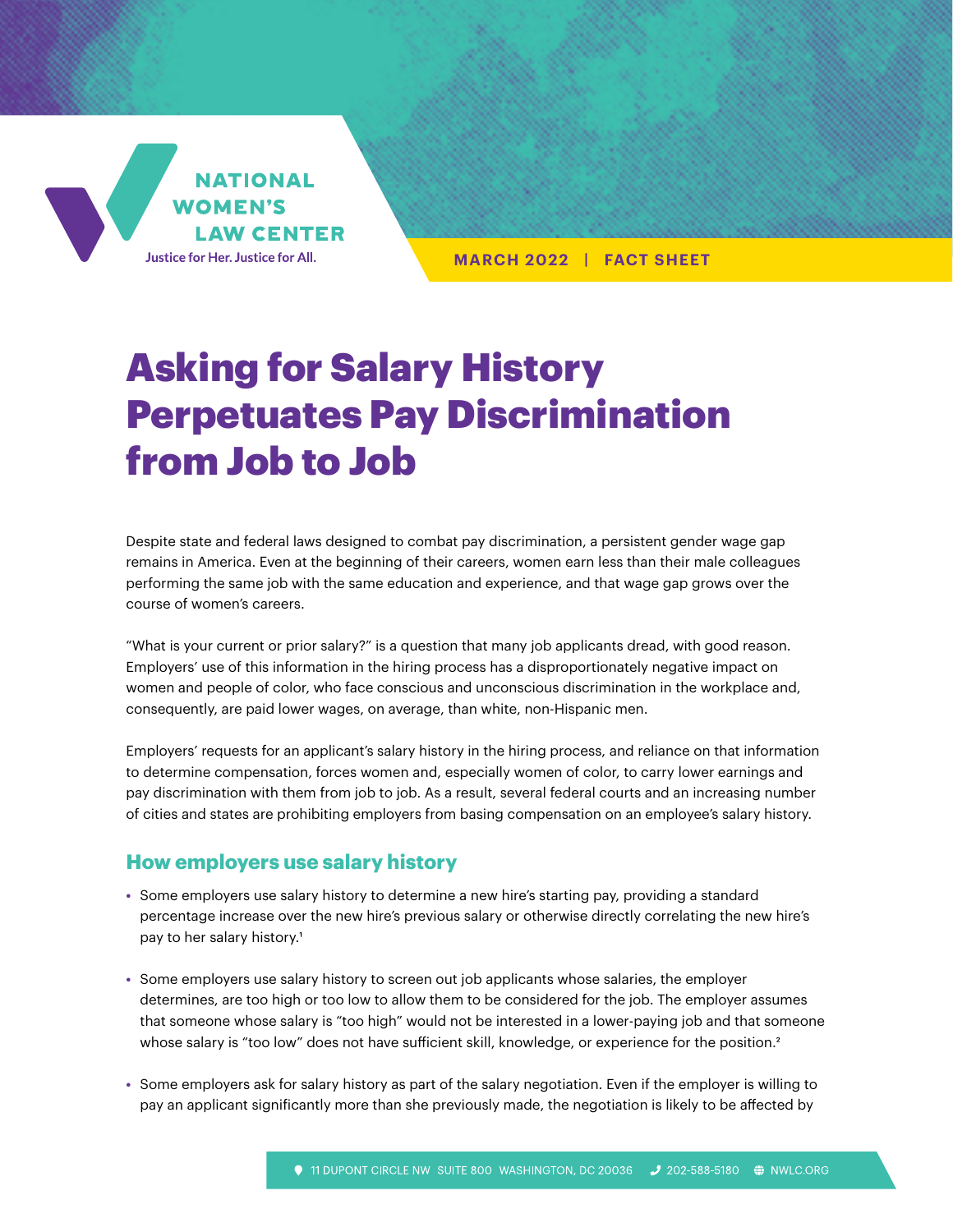"anchoring," a cognitive tendency to heavily weight the first piece of information encountered during a decisionmaking process.<sup>3</sup> Because of this cognitive bias, a low prior salary may have an outsized effect on the salary negotiation and the employer's perception of a reasonable salary for the employee, depressing the resulting salary offer.

**•** Some employers use salary history to evaluate and compare applicants' job responsibilities and achievements. As with screening, this practice assumes that prior salaries are an accurate measure of an applicant's experience and achievements, and not the product of discrimination, bias, or other factors that are simply irrelevant to the employer's business.<sup>4</sup>

## **Reliance on salary history in the hiring process harms women**

Women job applicants, especially women of color, are likely to have lower prior salaries than their male counterparts. Indeed, women working full time, year-round typically are paid only 83 cents for every dollar paid to their male counterparts—and compared to white, non-Hispanic men, women of color face even larger wage gaps.<sup>5</sup> Even when factors like race, region, unionization status, education, occupation, industry, and work experience are taken into account, 38 percent of the wage gap remains unexplained.<sup>6</sup> Because women systematically are paid less than men, employers who rely on salary history to select job applicants and to set new hires' pay will tend to perpetuate genderand race-based disparities in their workforce. Indeed, in a recent study, a significant percentage of employers who conduct pay equity audits found that relying on applicants' salary history is a key driver of gender wage gaps within their company.<sup>7</sup>

There are several reasons why women, on average, will be responding to the "What is your salary history" question with lower prior salaries than men. And they have nothing to do with women's skill, knowledge, experience, negotiation abilities, or fit for the job.

**•** First, it is well-documented that women, and especially women of color, face overt discrimination and unconscious biases in the workplace, including in pay. For example, in a recent experiment where scientists were presented with identical resumes—one with the name John and the other with the name Jennifer—the scientists offered the male applicant for a lab manager position a salary of nearly \$4,000 more.<sup>8</sup> By using a person's salary history to evaluate her suitability for a position or to

set her salary, new employers allow past discrimination to drive hiring and pay decisions. In other words, this practice forces women to carry pay discrimination with them from job to job.

- **•** Second, women are more likely to have worked in lowerpaid, female-dominated professions that pay low wages simply because women are the majority of workers in the occupation.9 Relying on applicants' salary histories to set starting salaries perpetuates the systemic undervaluing of women's work, even where women enter male-dominated or mixed-gender industries.
- **•** Third, women still shoulder the majority of caregiving responsibilities and are more likely than men to reduce their hours or leave the workforce to care for children and other family members.<sup>10</sup> Seeking salary history harms women hoping to reenter the workforce, since their last salary may no longer reflect current market conditions or their current qualifications.

Some employers claim they need to know the salary history of applicants in order to determine the market value of an applicant or the position. But salary is not a neutral, objective factor. Indeed, it often reflects the historical market forces which value the equal work of one sex over the other. Salary history is also an imperfect proxy for an applicant's value or interest in a position. For example, relying on salary history can lead to depressed wages for individuals who have previously worked in the public sector or in non-profits and are moving into the private sector; it can deprive senior individuals with higher salaries who are looking to change jobs or re-enter the workforce the opportunity to be considered for lower paying jobs they might seek.

,,,,,,,,,,,,,,,,,,,,,,,,,,,,,,,,,,

The class action law suit *Beck v. Boeing*,<sup>11</sup> settled in 2004 for \$72.5 million, illustrates how reliance on past salary leads to employers paying women less. Boeing set the salaries of newly hired employees as their immediate past pay plus a hiring bonus which was set as a percentage of their past salary. Raises were also set as a percentage of an employee's salary. Boeing claimed it set pay based on a neutral policy, but since women had lower average prior salaries than men, these pay practices led to significant gender disparities in earnings that compounded over time and could not be justified by performance differences or other objective criteria.

11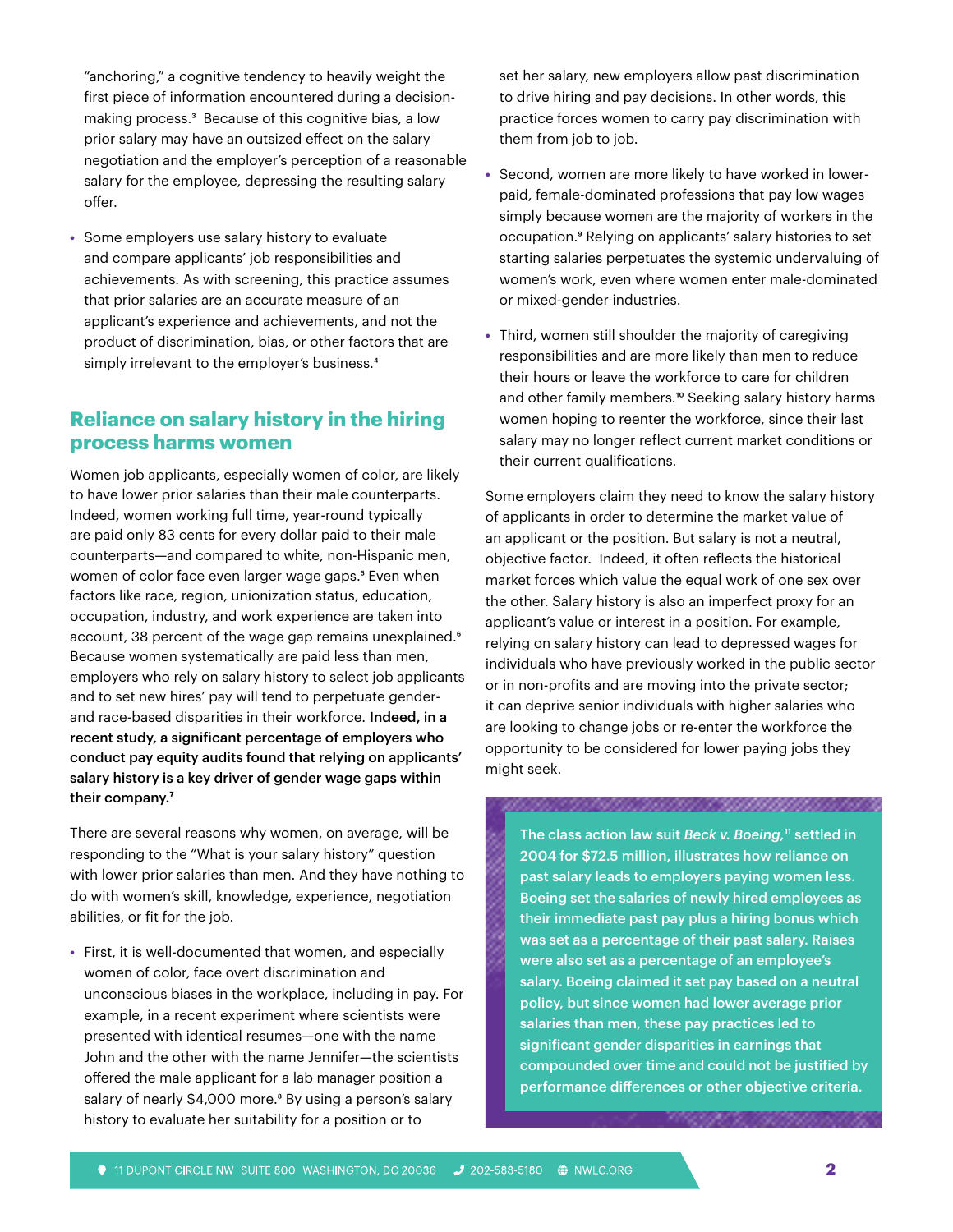# **The EEOC and several federal courts have held salary history cannot justify paying women less**

Since 2000, the Equal Employment Opportunity Commission has instructed that reliance on salary history does not, by itself, legally justify paying women less. The EEOC explains that "permitting prior salary alone as a justification for a compensation disparity 'would swallow up the rule and inequality in compensation among genders would be perpetuated.'"12

Many courts, including several federal Courts of Appeals, have agreed, rejecting employers' arguments that basing pay on salary history alone is a neutral "factor other than sex" justifying paying women less and lawful under the Equal Pay Act.13 These courts point to the fact that salary histories reflect historical discriminatory market forces.

However, some courts have broken with the EEOC's position on salary history, and have permitted employers to rely on employees' salary history to justify paying women less for the same work.14 This mix of court decisions makes it all the more important to enact legislation clearly banning the harmful use of salary history in the hiring process.

### **A rapidly growing number of states and localities have enacted salary history bans**

In August 2016, Massachusetts became the first state to prohibit employers from seeking salary history from job applicants.15 Since then, cities, states, and counties across the country have rapidly followed suit. Recent research into state salary history bans shows that they are already helping to narrow gender and racial wage gaps. Research also shows that salary history bans appear to have had an immediate and dramatic effect on employer transparency, motivating employers to advertise salaries more often.<sup>16</sup>

In 2019, Alabama also enacted legislation prohibiting employers from retaliating against job applicants for refusing to provide their salary history.18

In Congress, the Paycheck Fairness Act and the Pay Equity for All Act have been introduced which include prohibitions on employers screening job applicants based on their salary history or requesting applicants' salary history.<sup>21</sup> On April 15th, 2021, the Paycheck Fairness Act passed the U.S. House of Representatives with bipartisan support.

#### **16 states and Puerto Rico prohibit employers from seeking job applicants' salary history:17**

- **•** California
- **•** Colorado
- **•** Connecticut
- **•** Delaware
- **•** Hawaii
- **•** Illinois
- **•** Maine
- **•** Maryland
- **•** Massachusetts
- **•** Nevada
	- **•** New Jersey
	- **•** New York
	- **•** Oregon
	- **•** Puerto Rico
- **•** Rhode Island
- **•** Vermont
- **•** Washington

#### **Cities and counties have enacted ordinances banning local employers from relying on salary history in the hiring process, including:19**

- **•** Cincinnati, OH
- **•** Toledo, OH
- **•** Kansas City, MO
- **•** San Francisco, CA
- **•** Philadelphia, PA
- 
- **•** New York City, NY
- **•** Albany County, NY
- **•** Suffolk County, NY
- **•** Westchester County,
- NY 00000000000000000

**Governors and mayors have issued Executive Orders and cities and counties have passed ordinances or issued HR policies prohibiting state or city agencies from seeking job applicants' salary history, including:20**

- **•** Illinois
- **•** Michigan
- **•** New Jersey
- **•** New York
- **•** North Carolina
- **•** Pennsylvania
- **•** Virginia
- **•** Richland County, SC
- **•** Montgomery County, MD
- **•** District of Columbia
- **•** New Orleans, LA
- **•** Chicago, IL
- **•** Atlanta. GA
- **•** Pittsburgh, PA
- **•** Jackson, MS
- **•** Columbia, SC
- **•** Salt Lake City, UT
- **•** Louisville, KY
- **•** Kansas City, MO
- **•** St. Louis, MO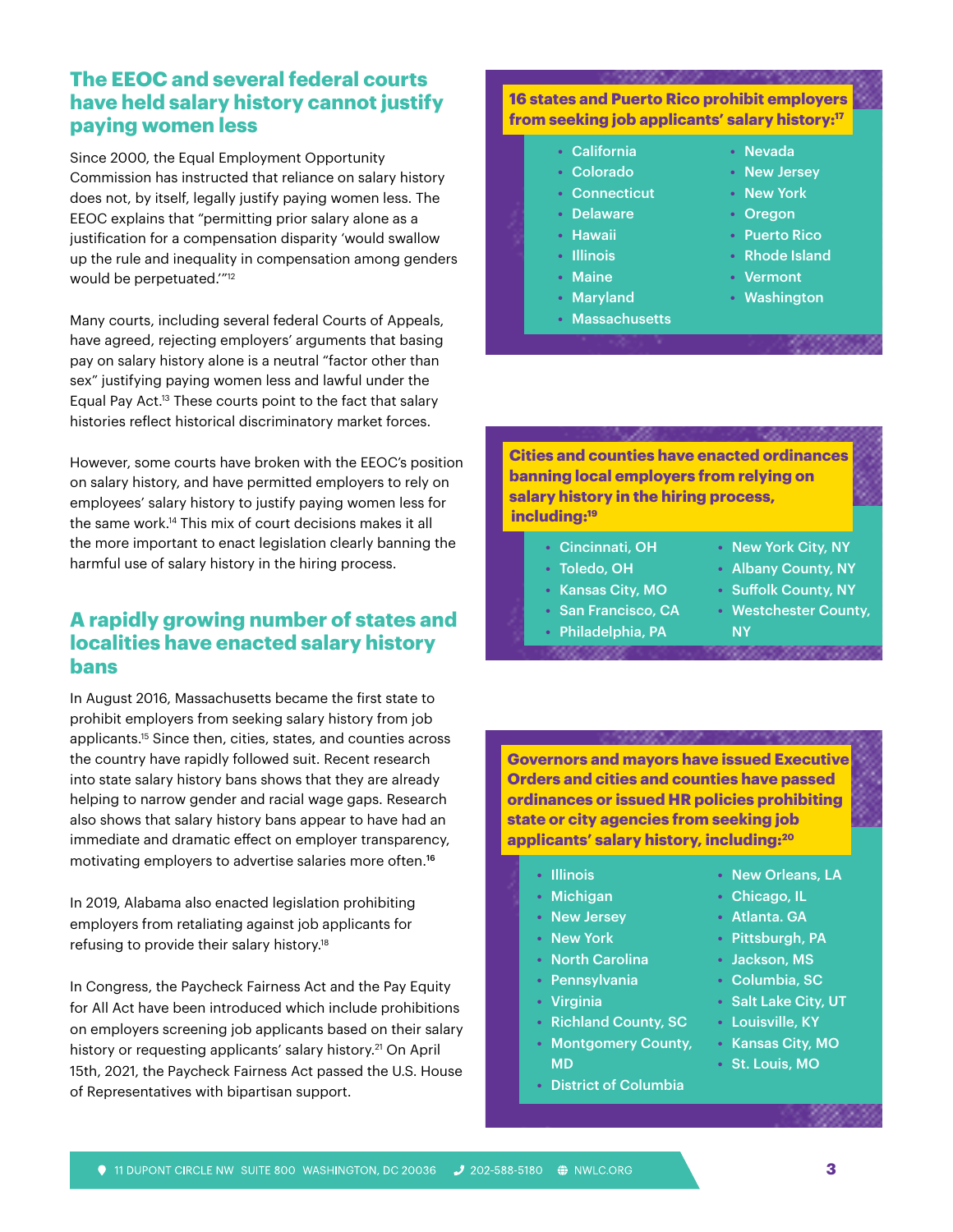In June 2021, President Biden issued Executive Order 14035 on Diversity, Equity, Inclusion, and Accessibility in the Federal Workforce. The Executive Order requires the Office of Personnel Management to consider whether to "prohibit agencies from seeking or relying on an applicant's salary history during the hiring process to set pay or when setting pay for a current employee, unless salary history is raised without prompting by the applicant or employee."

# **Many companies have recognized that using salary history in the hiring process is neither a necessary nor a good business practice**

An increasing number of companies are announcing that they are no longer seeking salary histories from job applicants, including Amazon, American Express, Bank of America, Cisco Systems, Facebook, Google, GoDaddy, Progressive, Starbucks, and Wells Fargo.<sup>22</sup> And the Greater Boston Chamber of Commerce publicly supported Massachusetts' legislation prohibiting reliance on salary history, which was subsequently enacted in 2016.

**•** In ending this practice, many of these companies acknowledge that this practice perpetuates wage gaps, and that employees should be paid based on their experience, skills, track record, and the responsibilities they will be assuming, not on what they happened to be paid in their past job.

- **•** Ending reliance on salary history can also help businesses attract and retain diverse and qualified talent. As a human resources professional stated in *Forbes*, the practice of seeking salary history from job applicants is "intrusive and heavy-handed . . . It's a Worst Practice . . . It hurts an employer's brand and drives the best candidates away."23
- **•** Moreover, a recent study showed that employers are limiting their talents pools when they rely on salary history. When salary history information was taken out of the equation, the employers studied ended up widening the pool of workers under consideration and interviewing and ultimately hiring individuals who had made less money in the past.<sup>24</sup>
- **•** Finally, by ending reliance on salary history, a practice that unjustifiably perpetuates gender and racial gaps in a workplace, employers will also be able to decrease their exposure to litigation.

**\* \* \***

Ending employers' reliance on salary history is an important step in closing the wage gap. And since the wage gap has barely budged in more than a decade, we need to act now to stop this practice.

- **1** *See* Lynda Spiegel, *How Job Seekers Should Handle Salary History Requests*, Wall St. J. (Apr. 20,2017), [https://blogs.wsj.com/experts/2017/04/20/how-job-seekers](https://blogs.wsj.com/experts/2017/04/20/how-job-seekers-should-handle-salary-history-requests/ )[should-handle-salary-history-requests/ \(](https://blogs.wsj.com/experts/2017/04/20/how-job-seekers-should-handle-salary-history-requests/ )"hiring managers tend to benchmark their offer at 10% to 15% above a candidate's most recent salary").
- **2** *See* June Bell, *He Earned, She Earned: California Bill Would Limit Use of Salary Information*, [shrm.org](http://shrm.org). (Aug. 29, 2016), [https://www.shrm.org/resourcesandtools/legal](https://www.shrm.org/resourcesandtools/legal-and-compliance/state-and-local-updates/pages/california-salary-history.aspx)[and-compliance/state-and-local-updates/pages/california-salary-history.aspx](https://www.shrm.org/resourcesandtools/legal-and-compliance/state-and-local-updates/pages/california-salary-history.aspx) ("salary history 'is one component businesses look at to see if candidates are equally qualified.'"); Jena McGregor, *The Worst Question You Could Ask Women in a Job Interview*, Washington Post (Apr. 14, 2015), [https://www.washingtonpost.com/news/](https://www.washingtonpost.com/news/on-leadership/wp/2015/04/14/the-worst-question-you-could-ask-women-in-a-job-interview/ ) [on-leadership/wp/2015/04/14/the-](https://www.washingtonpost.com/news/on-leadership/wp/2015/04/14/the-worst-question-you-could-ask-women-in-a-job-interview/ )worst-question-you-could-ask-women-in-a-job-interview/ ("Higher salaries also have what's known as a "branding" impact. Just as consumers think pricier products are better quality, recruiters and managers can have the same reaction when a job candidate has a higher past salary, Anderson explained. 'It may trigger a conviction that one hire is lower quality than another, even if that isn't the reality.")
- **3** *See* Bourree Lam, *The Government Thinks that Interview Questions about Salary History are Holding Women Back*, The Atlantic (Aug. 10, 2015), [http://www.theatlantic.](http://www.theatlantic.com/business/archive/2015/08/hiring-interview-gender-gap-pay-salary-history-opm/400835) Com/business/archive/2015/08/hiring-interview-gender-gap-pay-salary-history-opm/400835/; Todd J. Thorsteinson, Initiating Salary Discussions with an Extreme Request: Anchoring Effects on Initial Salary Offers, Journal of Applied Social Psychology (2011), *available at* <http://onlinelibrary.wiley.com/doi/10.1111/j.1559-1816.2011.00779.x/abstract>.
- **4** *See* June Bell, *He Earned, She Earned*, *supra* note 2; Jena McGregor, *The Worst Question You Could Ask Women in a Job Interview*, *supra* note 2.
- **5** Nat'l Women's Law Ctr, The Wage Gap: The Who, How, Why, and What to Do (Sept. 2021), *available at* [https://nwlc.org/resources/the](https://www.washingtonpost.com/news/on-leadership/wp/2015/04/14/the-worst-question-you-could-ask-women-in-a-job-interview/ )-wage-gap-the-who-how-why-and-what-todo/.
- **6** Francine D. Blau & Lawrence M. Kahn, *The Gender Wage Gap: Extent, Tends and Explanations, National Bureau of Economic Research* (Jan. 2016), *available at* [http://www.](http://www.nber.org/papers/w21913.pdf) [nber.org/papers/w21913.pdf.](http://www.nber.org/papers/w21913.pdf)
- **7** Harvard Business Review Analytic Services, Navigating the Growing Pay Equity Movement, What Employers Need to Know About What to Do 5 (2019), https://resources. [trusaic.com/pay-equity-downloads/harvard-business-review-trusaic-pulse-survey.](http://trusaic.com/pay-equity-downloads/harvard-business-review-trusaic-pulse-survey)
- **8** Corrine A. Moss-Racusin et al., *Science Faculty's Subtle Gender Biases Favor Male Students*, Proceedings of the National Academy of Science of the United States of America (Aug. 2012), *available at* [http://www.pnas.org/content/109/41/16474.abstract#](http://www.pnas.org/content/109/41/16474.abstract)aff-1.
- **9** Philip N. Cohen, *Devaluing and Revaluing Women's Work*, Huffington Post (Apr. 3, 2010), *available at* [http://www.huffingtonpost.com/philip-n-cohen/devaluing-and](http://www.huffingtonpost.com/philip-n-cohen/devaluing-and-revaluing-w_b_444215.html)[revaluing-w\\_b\\_444215.html.](http://www.huffingtonpost.com/philip-n-cohen/devaluing-and-revaluing-w_b_444215.html)